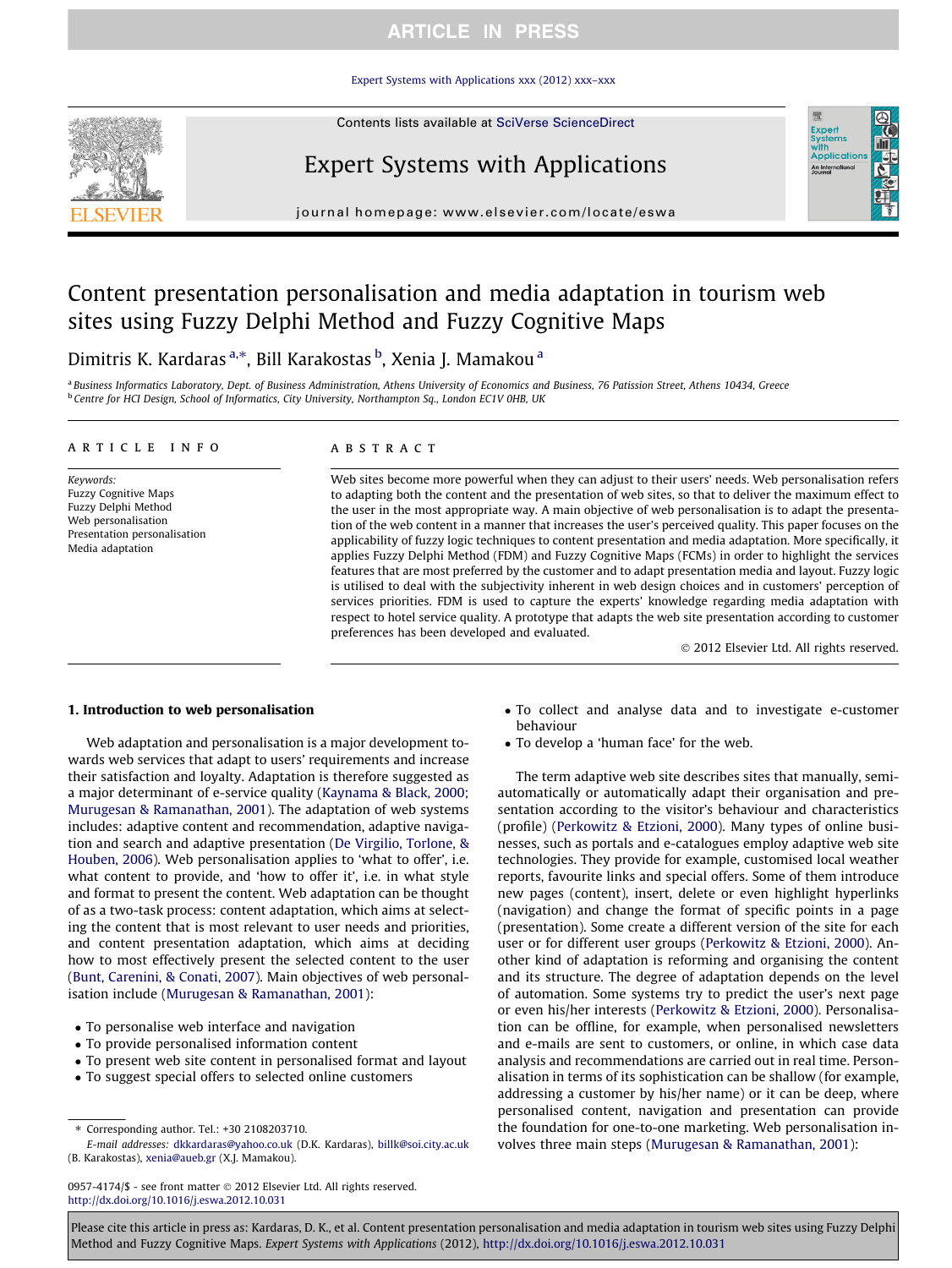## **ARTICLE IN PRESS**

- (1) User behaviour and profile data collection.
- (2) Analysis of user data.
- (3) Recommendation of personalised content and personalised presentation.

This paper focuses on content presentation personalisation and media adaptation. It considers four media types (text, icon, photo, and video) and determines the degree of usage for each media type in presenting hotel e-services related content. The paper also aims at adapting the presentation of e-tourism web sites by taking into consideration the preferences of hotel service as perceived by individual customers. It investigates the applicability of fuzzy logic in presentation personalisation and applies the Fuzzy Delphi Method and Fuzzy Cognitive Maps (FCMs) for selecting the most appropriate media, in order to present selected content and to develop adaptive web sites. A prototype system, the Fuzzy Web Site Adaptation System (FWSAS) is also presented. FWSAS draws on experts' knowledge, regarding the appropriateness of media types, in presenting individual customer hotel services preferences, in order to customise the web sites presentation, according to customers' priorities. FWSAS has been tested for its effectiveness, by analysing the responses of a group of 36 users.

The structure of this paper is as follows: The next section discusses approaches to media selection for presentation personalisation. Next, the paper discusses the adopted methodology and the modelling approach followed by the section, which describes the fuzzy algorithm for personalisation and the architecture of the prototype system. The paper continues with an illustrative example and the evaluation of the prototype. Finally, the last section reviews the benefits of the approach and suggests directions for further research.

## 2. Content presentation personalisation and media adaptation

Content presentation personalisation is implemented by techniques that are developed based on the content relevance as well as by techniques which are designed to select and adapt the media type, which is the most appropriate for optimal content presentation [\(Bunt et al., 2007](#page--1-0)).

It is argued ([Pednault, 2000\)](#page--1-0) that personalising the content is not enough for maximum effect, unless the presentation of the content is personalised to meet user needs. Content presentation personalisation techniques try to solve the problem of how to present selected content, based on its relevance, so that the user's attention is drawn to the most relevant information and how to select the most appropriate type of media to deliver the content ([Bunt et al., 2007\)](#page--1-0). Techniques based on relevance can be classified into two categories ([Bunt et al., 2007](#page--1-0)):

Priority on focus, i.e. the techniques emphasise the content that is considered as the most relevant to the needs of the current user.

Priorities on context, i.e. the techniques allow or restrict user access to information based on the content relevance to current user priorities.

The priority on focus techniques aim to maximise the user's focus on relevant material, by showing to the user only the content that is considered relevant, and by denying access to non-relevant material. They have been applied mostly in adaptive educational hypermedia ([DeBra et al., 2003; Hook, 2000; Melis et al., 2001\)](#page--1-0). However, these techniques suffer from the drawback that the users do not have any control of the adaptation, nor they can recover from a bad adaptation, something that is against human computer interaction principles. The priority on context category includes techniques such as stretchtext, dimming fragments and scaling fragments. All these techniques preserve the presentation context of relevant content by presenting non-relevant material in different ways, thus allowing the user to have access to non-relevant content, while at the same time distinguishing its presentation from the most relevant content. The stretchtext ([Bunt et al., 2007\)](#page--1-0) hides less important information when a page is presented to the user, but allows the user to understand, with the use of a header (e.g. placeholder), that hidden information can be revealed at his or her wish, by clicking or placing the mouse on the header of the hidden information. Dimming [\(Boyle & Emcarnacio, 1994](#page--1-0)) fades the colour of less important information (which however still remains visible to the user), while scaling deemphasises by reducing the size of the window containing the presented material ([Tsantilas & Schraefel, 2004](#page--1-0)). Thumbnail summaries is another technique that allows the user to see less relevant information by using zoom in and out mechanism to focus on the content. This technique is often used in small screen devices ([Lam & Baudisch, 2005\)](#page--1-0).

Media adaptation for content presentation personalisation has been a major research area in presentation personalisation ([Zhou,](#page--1-0) [Wen, & Aggarwal, 2005\)](#page--1-0). It addresses the problem of selecting the most appropriate media, i.e. text, graphics, images, video, sound, animation, spoken language for presenting selected content to users in a personalised manner. The optimal exploitation of different media requires a presentation system that can decide which media to use for presentation, as well as determine which combination of media should be used for delivering the best possible effect ([Andre & Rist, 1995\)](#page--1-0). Determining a combination of media in presentation is an important goal for presentation personalisation, as media coordination can deliver the selected content more effectively than a single media and also because the strength of a media may compensate for the weakness of another [\(Andre & Rist, 1995;](#page--1-0) [Zhou et al., 2005](#page--1-0)). There are five groups of factors that can influence the choice media and they may be considered during presentation media adaptation [\(Bunt et al., 2007\)](#page--1-0):

User-specific features, which refer to users representation preferences, abilities and accessibility matters. For example, a user may prefer graphical to text presentations.

Information features, which imply that not necessarily all media are equally appropriate for presenting a piece of information. For example, expressing a price tag with text is preferred to the use of sound.

Contextual information pertaining to user environmental conditions, such as noise, light, weather, speed, etc. that may affect presentation quality to the user.

Media constraints, referring to the need to effectively combine media to increase the quality of presentation.

Limitations of technical resources, that relate to device limitations such as screen size, bandwidth, etc.

## 2.1. Approaches to media adaptation

There are two major approaches for media allocation namely rule-based and optimisation ([Bunt et al., 2007](#page--1-0)). Rule-based approaches develop rules that model knowledge pertaining to a subset of the factors influencing media adaptation. The optimisation approaches, consider the goal of adaptation and information regarding the factors that may affect media adaptation and then formulate an optimisation problem, in order to specify which media should be used in delivering the best overall result. Rule-based approach is adopted in systems such as that in [Ariens, Hivy, and van](#page--1-0) [Mulken \(1993\)](#page--1-0), WIP ([Andre & Rist, 1995](#page--1-0)) and COMET [\(Feiner &](#page--1-0) [McKeown, 1994](#page--1-0)). The system described in [Ariens et al. \(1993\)](#page--1-0) adapts media based on characteristics of the content to be presented, the media constraints, the users' interests and the overall goal of the presentation. [Ariens et al. \(1993\)](#page--1-0) argue for the simplicity of their approach. The WIP system adapts the content presentation by exploiting the characteristics of the information to be displayed and applies meta-rules to decide which media schemes are more

Please cite this article in press as: Kardaras, D. K., et al. Content presentation personalisation and media adaptation in tourism web sites using Fuzzy Delphi Method and Fuzzy Cognitive Maps. Expert Systems with Applications (2012), <http://dx.doi.org/10.1016/j.eswa.2012.10.031>